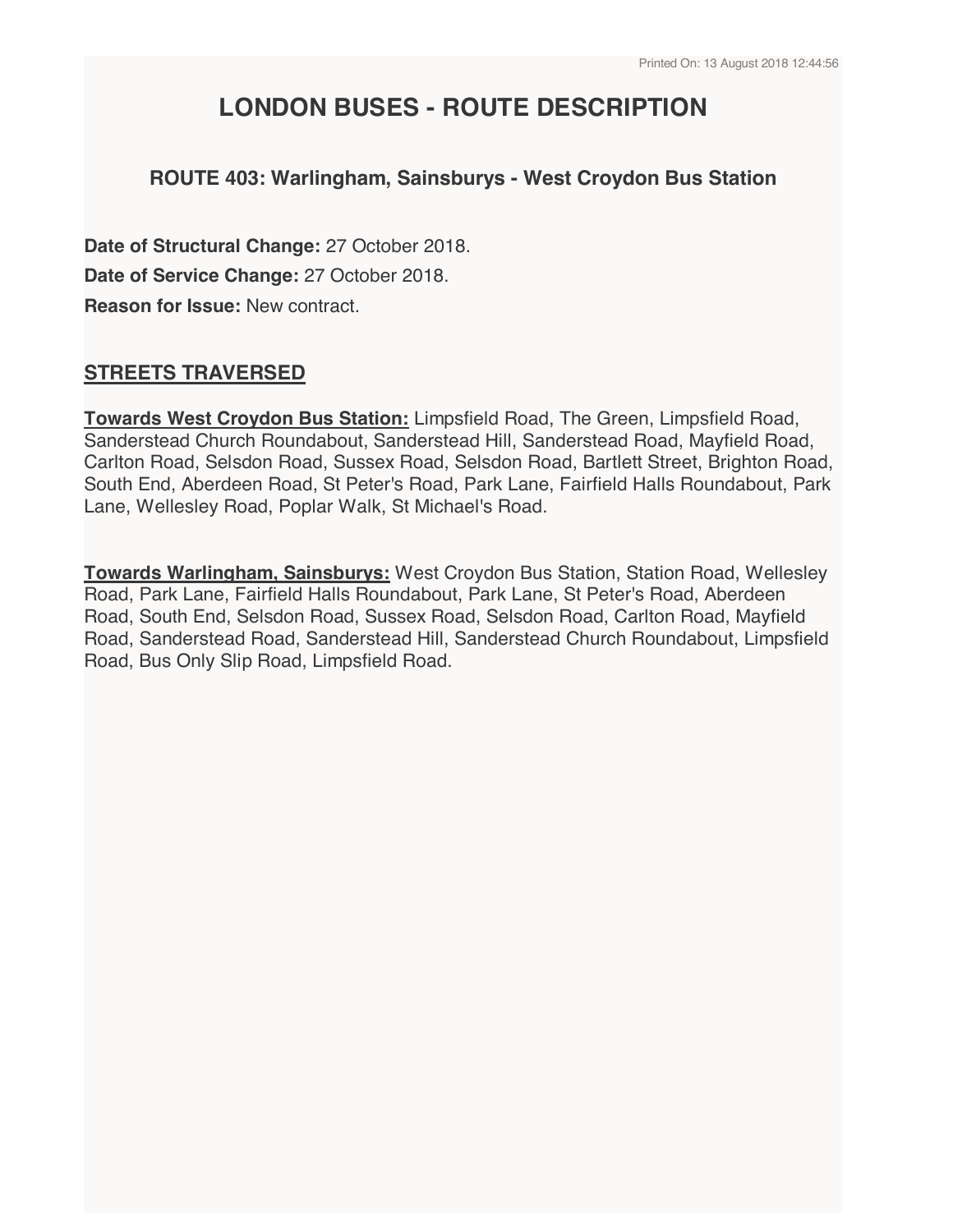## **AUTHORISED STANDS, CURTAILMENT POINTS, & BLIND DESCRIPTIONS**

Please note that only stands, curtailment points, & blind descriptions as detailed in this contractual document may be used.

#### **WEST CROYDON BUS STATION**

Private stand for 13 buses in West Croydon Bus Station on east side of Station Road. Buses proceed from St Michael's Road via West Croydon Bus Station to stand, departing via West Croydon Bus Station and Station Road to West Croydon Bus Station. Set down in St Michael's Road, at Stop B8 (BP2300 - West Croydon Bus Station, Last Stop on LOR: BP2300 - West Croydon Bus Station) and pick up in West Croydon Bus Station, at Stop B2 (BP6116 - West Croydon Bus Station, First Stop on LOR: BP6116 - West Croydon Bus Station).

| <b>AVAILABILITY:</b>           | At any time.                                    |
|--------------------------------|-------------------------------------------------|
| <b>OPERATING RESTRICTIONS:</b> | No more than 2 buses on Route 403 should be     |
|                                | scheduled to stand at any one time.             |
| <b>MEAL RELIEFS:</b>           | No meal relief vehicles to stand at any time.   |
| <b>FERRY VEHICLES:</b>         | No ferry vehicles to park on stand at any time. |
| <b>BLIND DISPLAY:</b>          | West Croydon.                                   |
| <b>OTHER INFORMATION:</b>      | Buses will stand at bay J24 hour toilet access. |

### **CROYDON, KATHARINE STREET (from Warlingham, Sainsburys)**

Public stand for four buses on south side of Katharine Street, commencing 47 metres east of centre line of Fell Road and extending 40 metres east.

Buses proceed from Park Lane via Katharine Street to stand, departing via Katharine Street, Croydon High Street, Fell Road, Park Lane and Fairfield Halls Roundabout to Park Lane. Set down in Katharine Street, at Stop KB (SL38 - Katharine Street, Last Stop on LOR: 10795 - Coombe Road) and pick up in Park Lane, at Stop R (10794 - Coombe Road, First Stop on LOR: 10794 - Coombe Road).

| AVAILABILITY:           | At any time.                                    |
|-------------------------|-------------------------------------------------|
| OPERATING RESTRICTIONS: | Unscheduled curtailments only                   |
| <b>MEAL RELIEFS:</b>    | No meal relief vehicles to stand at any time.   |
| <b>FERRY VEHICLES:</b>  | No ferry vehicles to park on stand at any time. |
| <b>BLIND DISPLAY:</b>   | Croydon Town Centre.                            |
|                         |                                                 |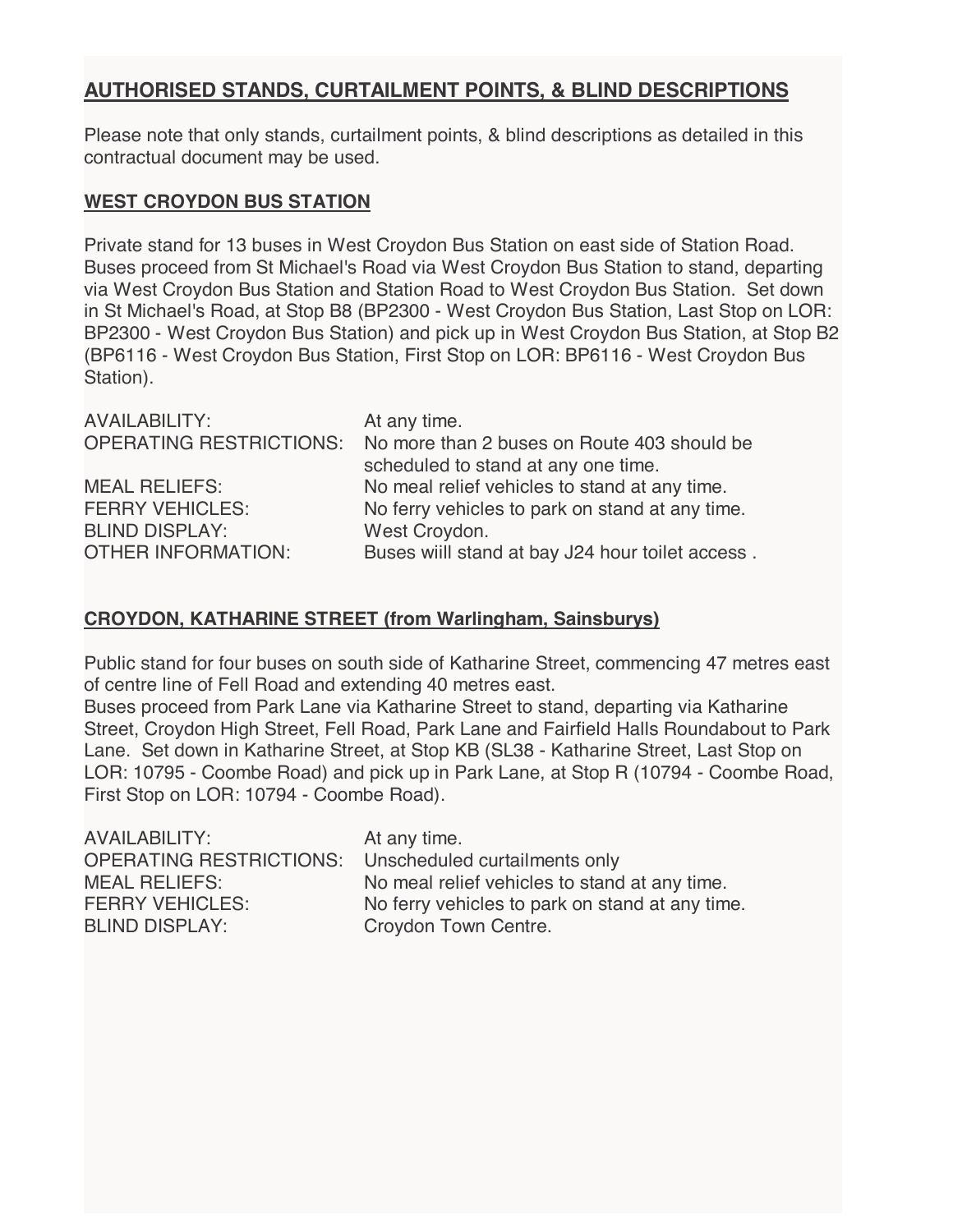## **SOUTH CROYDON, SWAN & SUGAR LOAF (from Warlingham, Sainsburys)**

Public stand on north side of Nottingham Road, in two parts:

1. For one bus commencing 25 metres west of Brighton Road outside flats 3-4 Whitgift Court and extending 15 metres west.

2. For two buses, commencing 50 metres west of Brighton Road of outside flats 7-8 Whitgift Court and extending 25 metres west.

Buses proceed from Brighton Road via Warham Road and Nottingham Road to stand, departing via Nottingham Road, Brighton Road, South End, Southbridge Road and Lower Coombe Street to South End. Set down in Brighton Road, at Stop G (R0487 - Swan & Sugar Loaf, Last Stop on LOR: R0487 - Swan & Sugar Loaf) and pick up in South End, at Stop P (25871 - Swan & Sugar Loaf, First Stop on LOR: 25871 - Swan & Sugar Loaf).

| <b>AVAILABILITY:</b>           | At any time.                                    |
|--------------------------------|-------------------------------------------------|
| <b>OPERATING RESTRICTIONS:</b> | Unscheduled curtailments only                   |
| <b>MEAL RELIEFS:</b>           | No meal relief vehicles to stand at any time.   |
| <b>FERRY VEHICLES:</b>         | No ferry vehicles to park on stand at any time. |
| <b>BLIND DISPLAY:</b>          | South Croydon, South End.                       |
|                                |                                                 |

## **SANDERSTEAD CHURCH (from WEST CROYDON BUS STATION)**

Buses proceed from Sanderstead Church Roundabout via Rectory Park and Mitchley Hill departing to Limpsfield Road. Set down in Rectory Park (25250 - Sanderstead Clinic, Last Stop on LOR: 12422 - Purley Downs Road) and pick up in Limpsfield Road (12419 - Sanderstead Recreation Ground, First Stop on LOR: 12419 - Sanderstead Recreation Ground).

AVAILABILITY: At any time. OPERATING RESTRICTIONS: **Turning Point Only - Buses must not stand** BLIND DISPLAY: Sanderstead Church.

### **WARLINGHAM GREEN (from WEST CROYDON BUS STATION)**

Buses proceed from Limpsfield Road departing to The Green. Set down in Limpsfield Road (SL06 - Warlingham Green, Last Stop on LOR: SL06 - Warlingham Green) and pick up in The Green (SL21 - Warlingham Green, First Stop on LOR: SL21 - Warlingham Green).

| AVAILABILITY:         | At any time.                                                             |
|-----------------------|--------------------------------------------------------------------------|
|                       | <b>OPERATING RESTRICTIONS: Turning Point Only - Buses must not stand</b> |
| <b>BLIND DISPLAY:</b> | Warlingham Green.                                                        |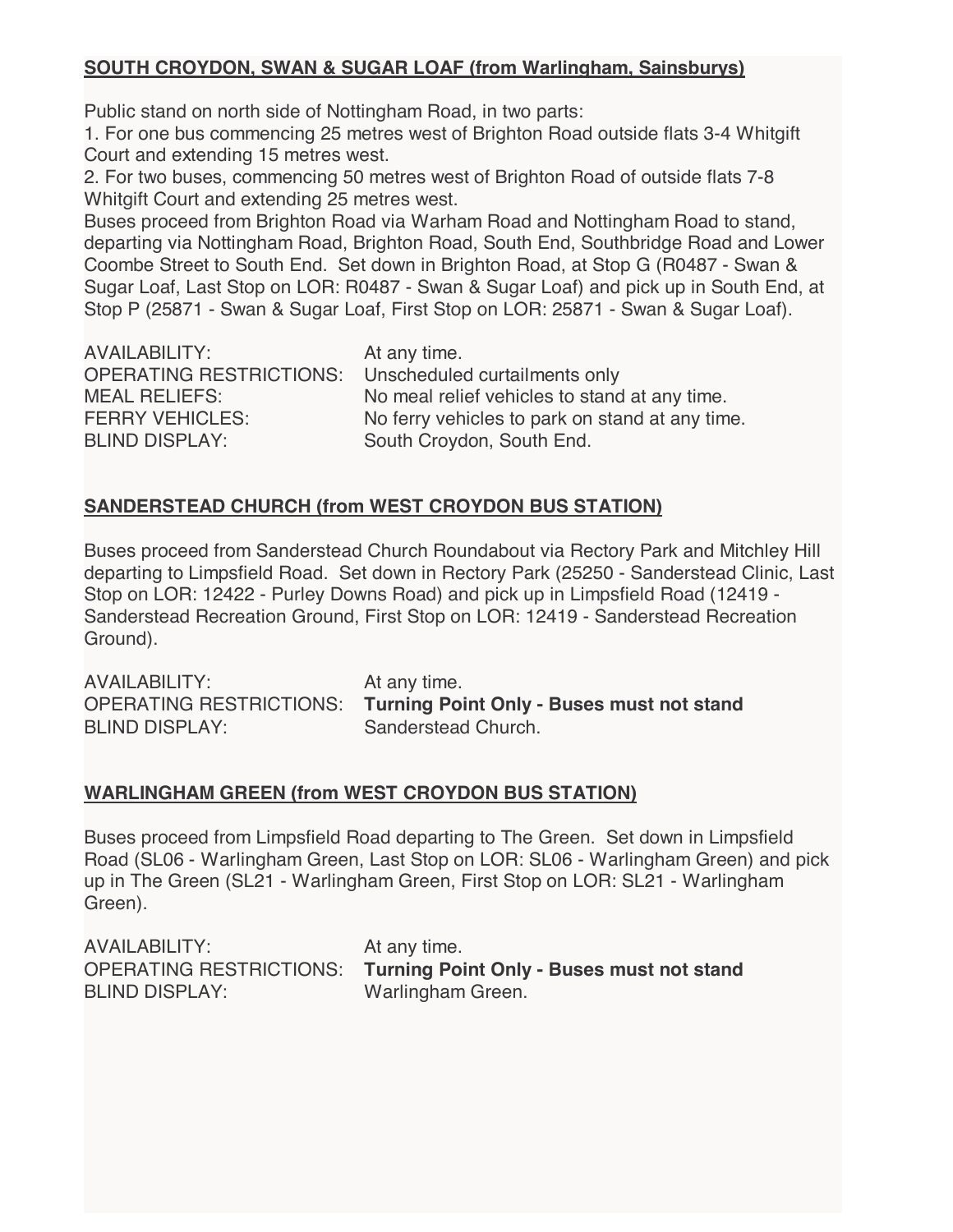### **WARLINGHAM, SAINSBURYS**

Public stand for two buses on north side of Limpsfield Road in layby adjacent to Sainsbury's store commencing opposite the south wall of no.632 and extending 25 metres west.

Buses proceed from Limpsfield Road direct to stand, departing to Limpsfield Road (Circling Roundabout Junction Of). Set down in Limpsfield Road, Alighting Point only (SL07 - Warlingham / Sainsbury's, Last Stop on LOR: SL07 - Warlingham / Sainsbury's) and pick up in Limpsfield Road, Alighting Point only (SL07 - Warlingham / Sainsbury's, First Stop on LOR: SL07 - Warlingham / Sainsbury's).

AVAILABILITY: At any time. OPERATING RESTRICTIONS: No more than 2 buses on Route 403 should be scheduled to stand at any one time. MEAL RELIEFS: No meal relief vehicles to stand at any time. FERRY VEHICLES: No ferry vehicles to park on stand at any time. BLIND DISPLAY: Warlingham.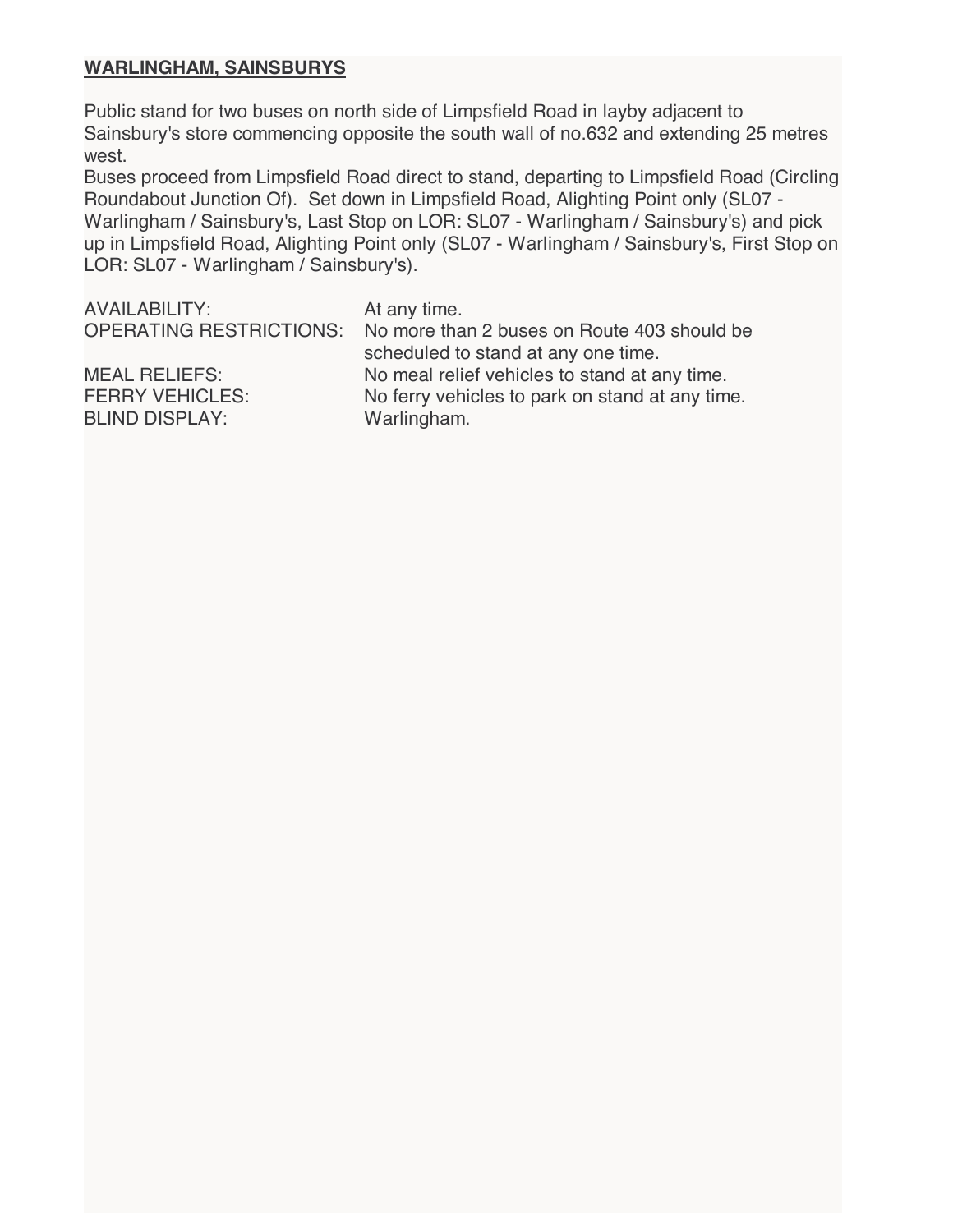# **LONDON BUSES - ROUTE DESCRIPTION**

## **ROUTE 403: Warlingham, Sainsburys - West Croydon Bus Station**

**Date of Structural Change:** 29 October 2011. **Date of Service Change:** 29 October 2011. **Reason for Issue:** New Tender.

## **STREETS TRAVERSED**

**Towards West Croydon Bus Station:** Limpsfield Road, The Green, Limpsfield Road, Sanderstead Church Roundabout, Sanderstead Hill, Sanderstead Road, Mayfield Road, Carlton Road, Selsdon Road, Sussex Road, Selsdon Road, Bartlett Street, Brighton Road, South End, Aberdeen Road, St Peter's Road, Park Lane, Fairfield Halls Roundabout, Park Lane, Wellesley Road, Poplar Walk, St Michael's Road.

**Towards Warlingham, Sainsburys:** Station Road, West Croydon Bus Station, Station Road, Wellesley Road, Park Lane, Fairfield Halls Roundabout, Park Lane, St Peter's Road, Aberdeen Road, South End, Selsdon Road, Sussex Road, Selsdon Road, Carlton Road, Mayfield Road, Sanderstead Road, Sanderstead Hill, Sanderstead Church Roundabout, Limpsfield Road.

### **AUTHORISED STANDS, CURTAILMENT POINTS, & BLIND DESCRIPTIONS**

Please note that only stands, curtailment points, & blind descriptions as detailed in this contractual document may be used.

#### **WEST CROYDON BUS STATION**

Private stand for 14 buses in West Croydon Bus Station on east side of Station Road. Buses proceed from St Michael's Road via West Croydon Bus Station to stand, departing via West Croydon Bus Station to Station Road. Set down in St Michael's Road, at Stop B8 (BP2300 - West Croydon Bus Station, Last Stop on LOR: BP2300 - West Croydon Bus Station) and pick up in Station Road, at Stop B2 (R0850 - West Croydon Bus Station, First Stop on LOR: R0850 - West Croydon Bus Station).

| AVAILABILITY:          | At any time.                                                                  |
|------------------------|-------------------------------------------------------------------------------|
|                        | OPERATING RESTRICTIONS: No more than 2 buses on Route 403 should be scheduled |
|                        | to stand at any one time.                                                     |
| <b>MEAL RELIEFS:</b>   | No meal relief vehicles to stand at any time.                                 |
| <b>FERRY VEHICLES:</b> | No ferry vehicles to park on stand at any time.                               |
| <b>BLIND DISPLAY:</b>  | West Croydon.                                                                 |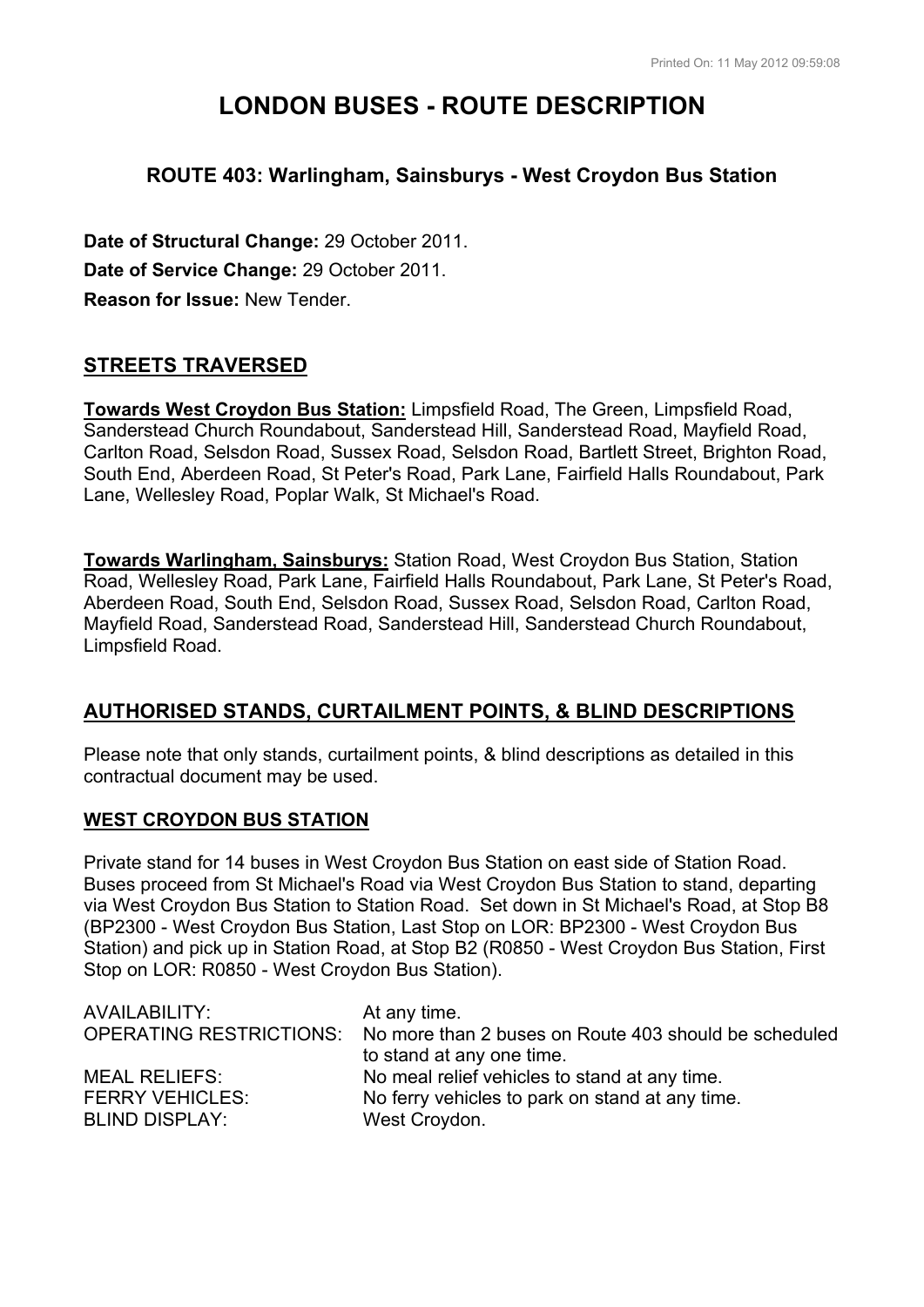## **CROYDON, KATHARINE STREET (from Warlingham, Sainsburys)**

Public stand for four buses on south side of Katharine Street, commencing 47 metres east of centre line of Fell Road and extending 40 metres east.

Buses proceed from Park Lane via Katharine Street to stand, departing via Katharine Street, Croydon High Street, Fell Road, Park Lane and Fairfield Halls Roundabout to Park Lane. Set down in Katharine Street, at Stop KB (SL38 - Taberner House, Last Stop on LOR: 10795 - Coombe Road) and pick up in Park Lane, at Stop R (10794 - Coombe Road, First Stop on LOR: 10794 - Coombe Road).

AVAILABILITY: At any time. OPERATING RESTRICTIONS: Unscheduled curtailments only BLIND DISPLAY: Croydon Town Centre.

MEAL RELIEFS: No meal relief vehicles to stand at any time. FERRY VEHICLES: No ferry vehicles to park on stand at any time.

## **SOUTH CROYDON, SWAN & SUGAR LOAF (from Warlingham, Sainsburys)**

Public stand on north side of Nottingham Road, in two parts:

1. For one bus commencing 25 metres west of Brighton Road outside flats 3-4 Whitgift Court and extending 15 metres west.

2. For two buses, commencing 50 metres west of Brighton Road of outside flats 7-8 Whitgift Court and extending 25 metres west.

Buses proceed from Brighton Road via Warham Road and Nottingham Road to stand, departing via Nottingham Road and Brighton Road to Selsdon Road. Set down in Brighton Road, at Stop G (R0487 - Swan & Sugar Loaf, Last Stop on LOR: R0487 - Swan & Sugar Loaf) and pick up in Selsdon Road, at Stop F (4415 - Ruskin Parade / South Croydon Station #, First Stop on LOR: 4415 - Ruskin Parade / South Croydon Station #).

| AVAILABILITY:           | At any time.                                    |
|-------------------------|-------------------------------------------------|
| OPERATING RESTRICTIONS: | Unscheduled curtailments only                   |
| <b>MEAL RELIEFS:</b>    | No meal relief vehicles to stand at any time.   |
| <b>FERRY VEHICLES:</b>  | No ferry vehicles to park on stand at any time. |
| <b>BLIND DISPLAY:</b>   | South Croydon, South End.                       |

### **SANDERSTEAD CHURCH (from WEST CROYDON BUS STATION)**

Buses proceed from Sanderstead Church Roundabout via Rectory Park and Mitchley Hill departing to Limpsfield Road. Set down in Rectory Park (25250 - Sanderstead Clinic, Last Stop on LOR: 12422 - Purley Downs Road) and pick up in Limpsfield Road (12419 - Sanderstead Recreation Ground, First Stop on LOR: 12419 - Sanderstead Recreation Ground).

| AVAILABILITY:         | At any time.                                                      |
|-----------------------|-------------------------------------------------------------------|
|                       | OPERATING RESTRICTIONS: Turning Point Only - Buses must not stand |
| <b>BLIND DISPLAY:</b> | Sanderstead Church.                                               |